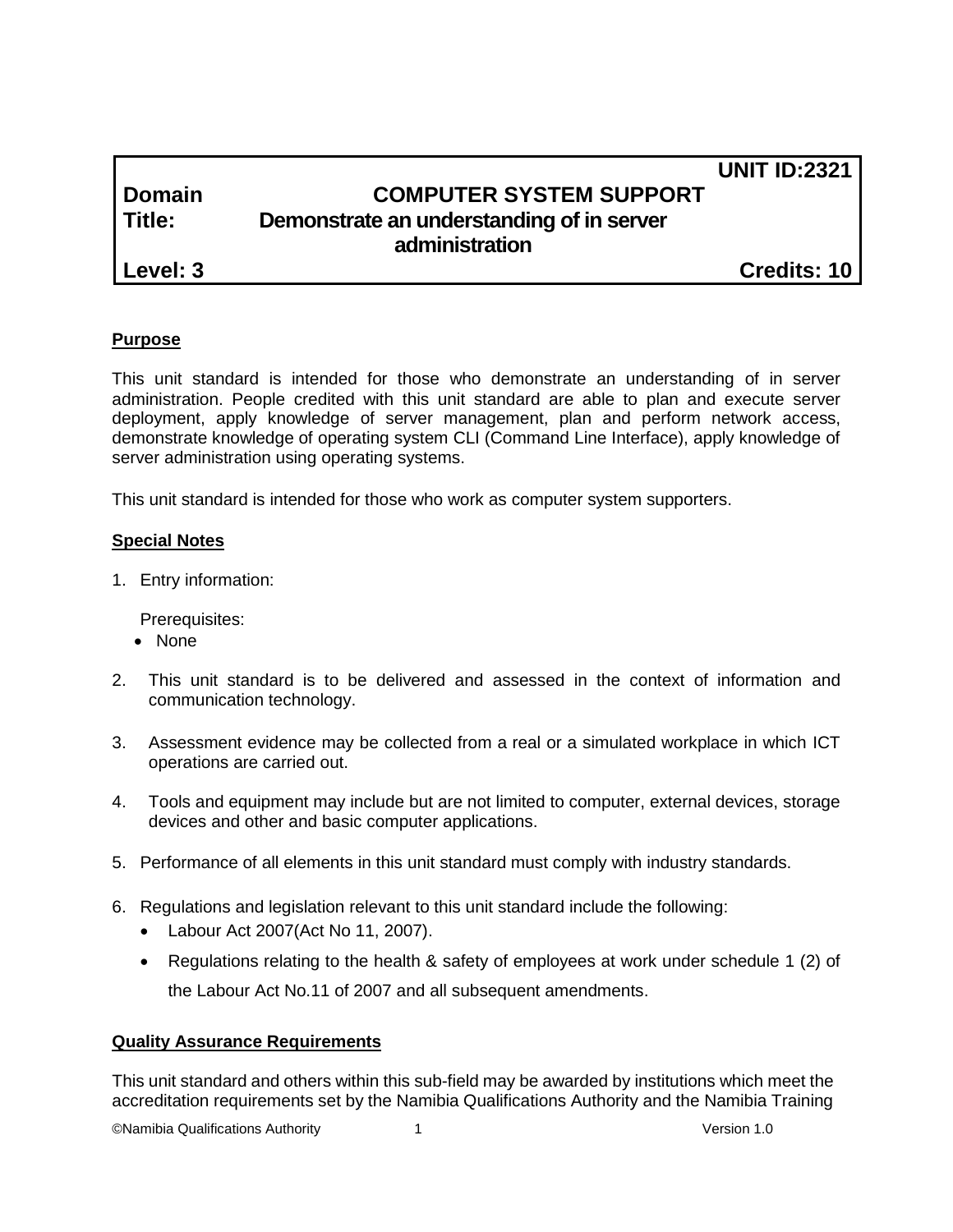Authority and which comply with the national assessment and moderation requirements. Details of specific accreditation requirements and the national assessment arrangements are available from the Namibia Qualifications Authority o[n www.namqa.org](http://www.namqa.org/) and the Namibia Training Authority on [www.nta.com.na](http://www.nta.com.na/)

# **Elements and Performance Criteria**

#### **Element 1: Plan and execute Server Deployment**

#### **Range**

Server installations and upgrades may include, but is not limited to, Windows Server 2012 edition selection, rollback planning, bitlocker, implementation requirements.

Automated server deployment may include, but is not limited to, standard server image, automation and scheduling of server deployments.

Server infrastructure services may include, but is not limited to, address assignment, name resolution, network access control, directory services, application services, certificate services, remote access service, FTP, HTTP, HTTPS, SMTP, POP3 and windows deployment services.

Server infrastructure roles may include but is not limited to file server, print server, application server, mail server, terminal server, remote access server, domain controllers, DNS ,DHCP server , streaming and media server.

Application servers and services may include, but is not limited to, virtualization server planning, availability, resilience, and accessibility.

File and print server may include but is not limited to, access permissions, storage quotas, replication, indexing, file storage policy, availability, printer publishing.

#### **Performance Criteria**

- 1.1 Server deployment procedures are explained.
- 1.2 Server installations and upgrades are performed.
- 1.3 Automated server deployment is demonstrated and applied.
- 1.4 Server infrastructure services are explained.
- 1.5 Server infrastructure roles are explained.
- 1.6 Application servers' services are identified and applied.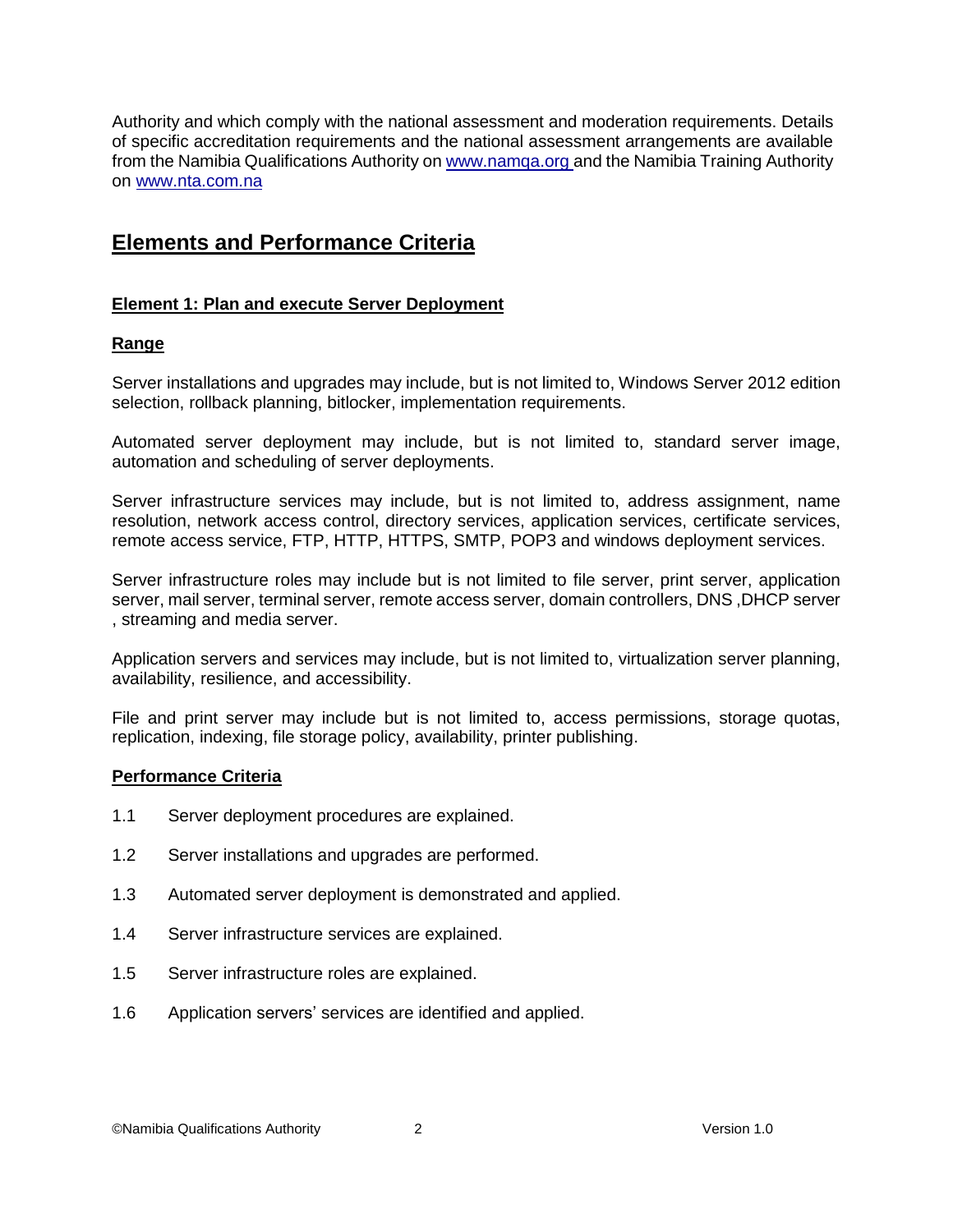# **Element 2: Apply knowledge of server management**

## **Range**

Server management tasks may include, but is not limited to, remote administration, remote desktop, server management technologies, server manager and server manager CMD, delegation policies and procedures.

Delegated administration may include, but is not limited to, delegate authority, delegate active directory objects, application management.

Group policy strategy may include, but is not limited to, GPO management, GPO backup and recovery, group policy troubleshooting, group policy planning.

## **Performance Criteria**

- 2.1 Server management tasks are explained and performed.
- 2.2 Administration roles are explained and delegated.
- 2.3 Organisational policies and strategies are implemented.

#### **Element 3: Plan and perform network access**

#### **Range**

Name resolution and IP addressing may include, but is not limited to, internal and external naming strategy, naming resolution support for legacy clients, naming resolution for directory services, IP addressing scheme, TCP/IP.

Network access design may include, but is not limited to, network access policies, remote access strategy, perimeter networks, server and domain isolation.

Network resources may include, but is not limited to, application services, printing services and file sharing services.

Objects may include but are not limited to groups, users, devices and policies.

#### **Performance Criteria**

- 3.1 Name resolution and IP addressing system is illustrated and applied.
- 3.2 Network access design is performed.
- 3.3 Network resources are assigned to objects.